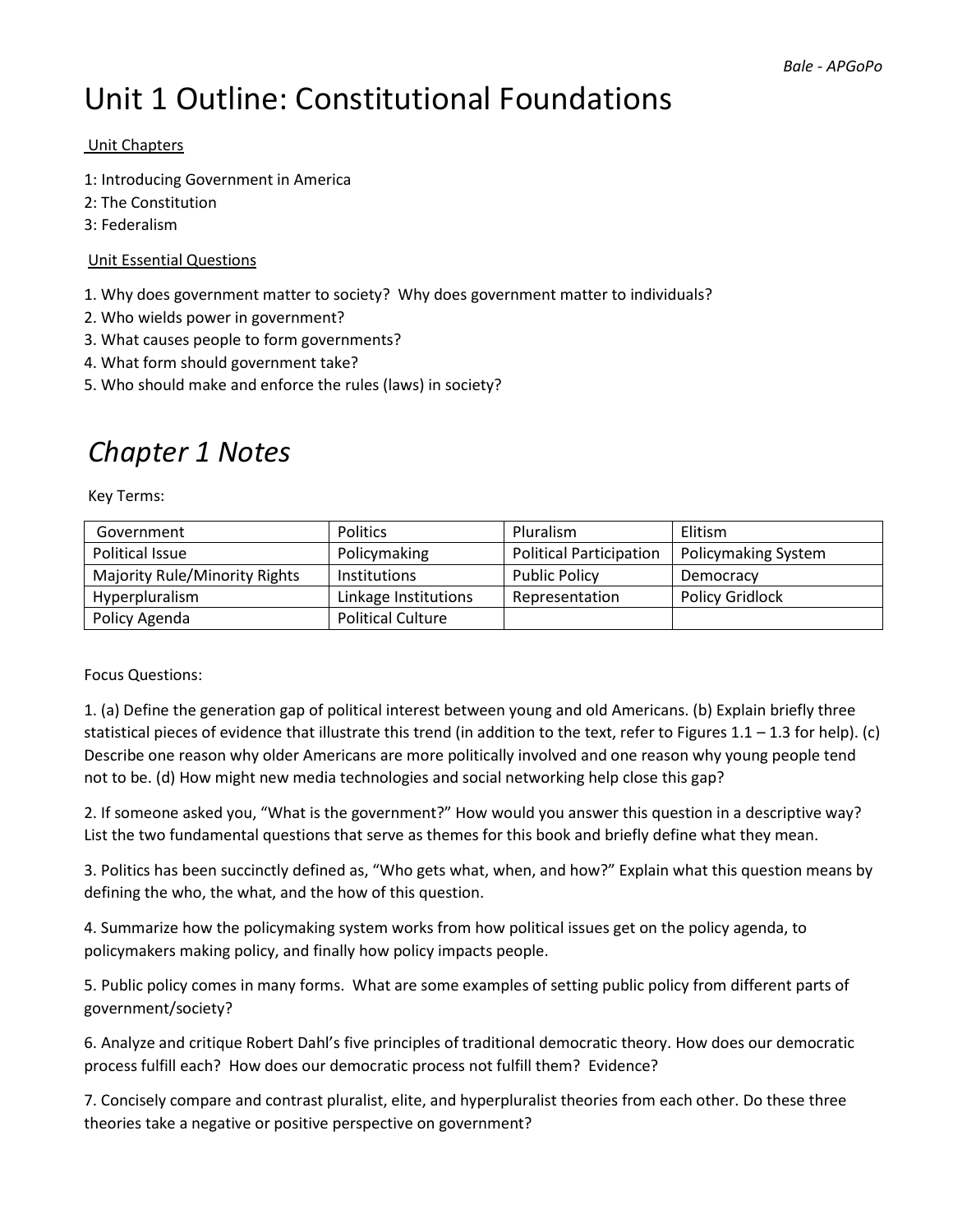8. List each and summarize how the four challenges to democracy impede effective government today.

# **Chapter 2 Notes**

Key Terms:

| Constitution                | Natural Rights          | <b>Federalist Papers</b> | Separation of Powers             |
|-----------------------------|-------------------------|--------------------------|----------------------------------|
| Republic                    | Writ of Habeas Corpus   | Limited Government       | <b>Bill of Rights</b>            |
| Declaration of Independence | Anti-Federalists        | Judicial Review          | <b>Articles of Confederation</b> |
| <b>Factions</b>             | Consent of the Governed | <b>Federalists</b>       | <b>Checks and Balances</b>       |
| Madisonian System           |                         |                          |                                  |

Focus Questions:

1. What are some of John Locke's major philosophical contributions to the Founding Fathers' policital ideology?

2. How can the Revolution be described as "conservative" despite revolution usually being associated with nonconservative ideas?

3. Discuss the all of the major failings of the Articles of Confederation.

4. Explain the significance of Shay's Rebellion. Why do we remember Daniel Shay's relatively minor actions today?

5. Considering the Founders' philosophical beliefs about human nature, political conflict, the purpose of government, and the nature of government, how could you argue these beliefs are an expression of elite theory as explained in Chapter 1?

6. How could you argue that the small states have disproportionately more power relative to the large states under the Constitution?

7. How did the issues of slavery and universal manhood suffrage challenge the ideas of human equality and individual rights as expressed in the Constitution?

8. Explain what the term "tyranny of the majority" means. How did the Madisonian System work (originally) to thwart a tyranny of the majority from occurring? See also Figure 2.3.

9. Explain the difference between the concepts of separation of powers and checks and balances. How do these two concepts work together to check the power of any one branch from usurping too much/all power in the national government? See also Figure 2.4.

10. What were the main ideological (system of political beliefs) differences between the Federalists and Anti-Federalists?

11. What compromise was reached to persuade (or attempt to persuade) some anti-federalists to support the ratification of the Constitution?

12. In the formal amending process make not of the two ways an amendment can be proposed and the two ways it can be ratified?

13. Summarize the ways in which judicial interpretation, changing political practice, technology, and increase demands for new policies have contributed to informal Constitutional change outside the formal amending process.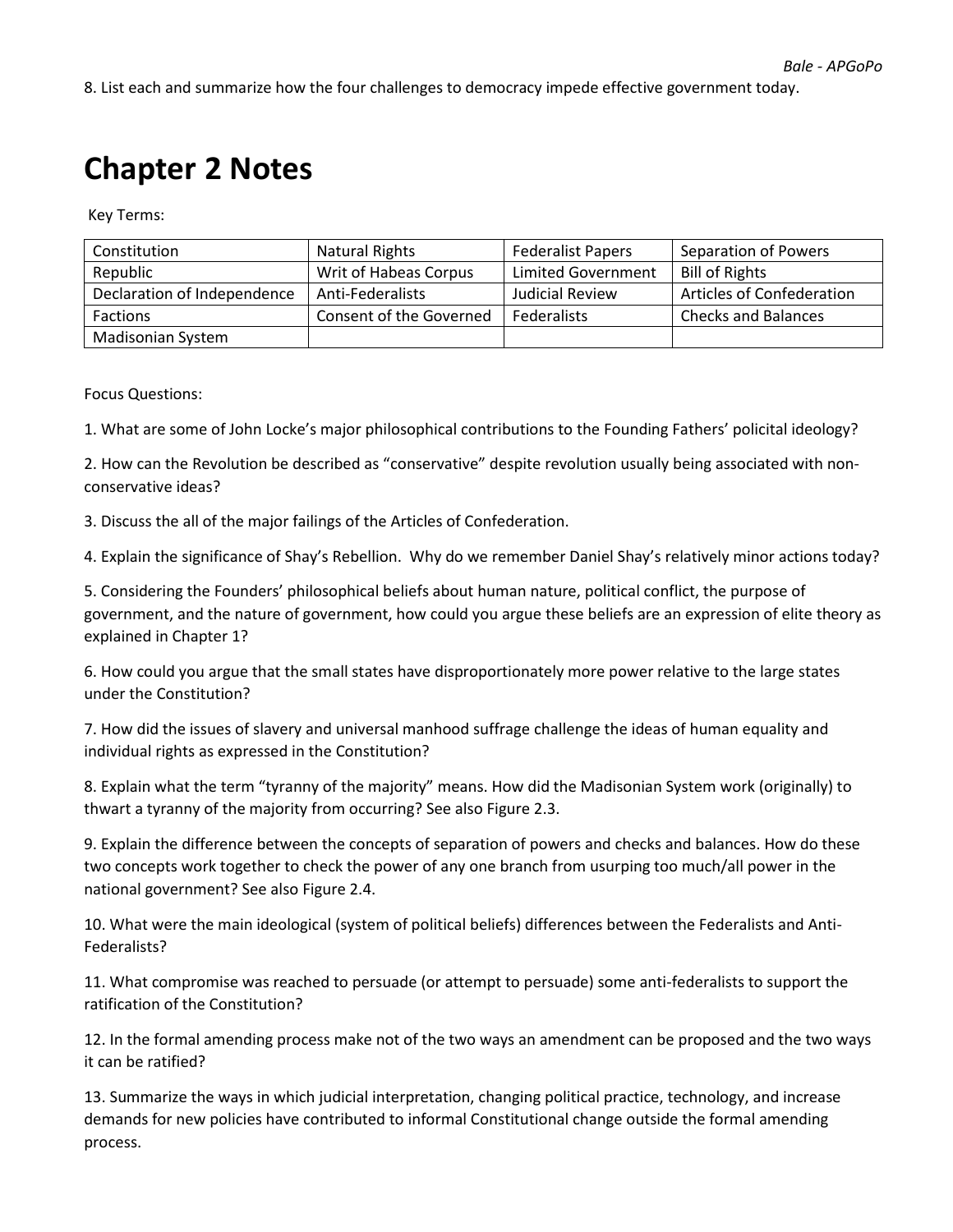**Key Supreme Court Case**: For all cases, research and take notes on what happened in the case to bring it to the Supreme Court (the facts), the constitutional question before the Court, the decision and reasoning of the Court, and the significance of the case as legal precedent.

-*Marbury v. Madison (1803)*

## **Chapter 3 Notes**

Key Terms:

| Federalism                   | <b>Fiscal Federalism</b>  | Privileges and      | <b>Tenth Amendment</b>        |
|------------------------------|---------------------------|---------------------|-------------------------------|
|                              |                           | <b>Immunities</b>   |                               |
| Elastic Clause               | <b>Supremacy Clause</b>   | <b>Block Grants</b> | <b>Enumerated Powers</b>      |
| Devolution                   | Extradition               | Dual Federalism     | <b>Cooperative Federalism</b> |
|                              |                           | (Layer Cake)        | (Marble Cake)                 |
| Intergovernmental Relations  | <b>Categorical Grants</b> | Mandates            | <b>Implied Powers</b>         |
| <b>Full Faith and Credit</b> |                           |                     |                               |

Focus Questions:

1. Compare and contrast a federal organizational form of government with unitary and confederate forms. Explain how each exists in our current system or has done so in our past (i.e., confederation).

2. How do states' rights advocates use the Tenth Amendment to protect their power in relation to the federal government? How has the Court curtailed potential abuse by states of this power in relation to the federal government?

3. Describe how the Court in *McCulloch v. Maryland (1819)* established the supremacy of the federal government over the states as well as its implied powers that go beyond those specifically listed (enumerated) in the Constitution.

4. Explain how Congress used the **commerce clause** over time to expand federal regulation of the economy. Nevertheless, explain how in recent years the Court has checked that power in various ways.

5. Why is reciprocity in policy between the states as mandated in the full faith and credit clause so essential to the nation? Describe how this reciprocity can occasionally divide the states, too.

6. Describe how marble cake federalism has come to dominate intergovernmental relations over time, especially since the 1930s. What were the economic and social realities of the time period that led to this reality? Why has it continued?

7. How do shared costs, federal guidelines, and shared administration link the states and national government together?

8. Describe ways in which the federal government uses "strings attached" to categorical grants to indirectly order that states follow certain policy objectives. Examples?

9. Explain the challenges states face with unfunded (or insufficiently funded) mandates imposed by the federal government. Examples?